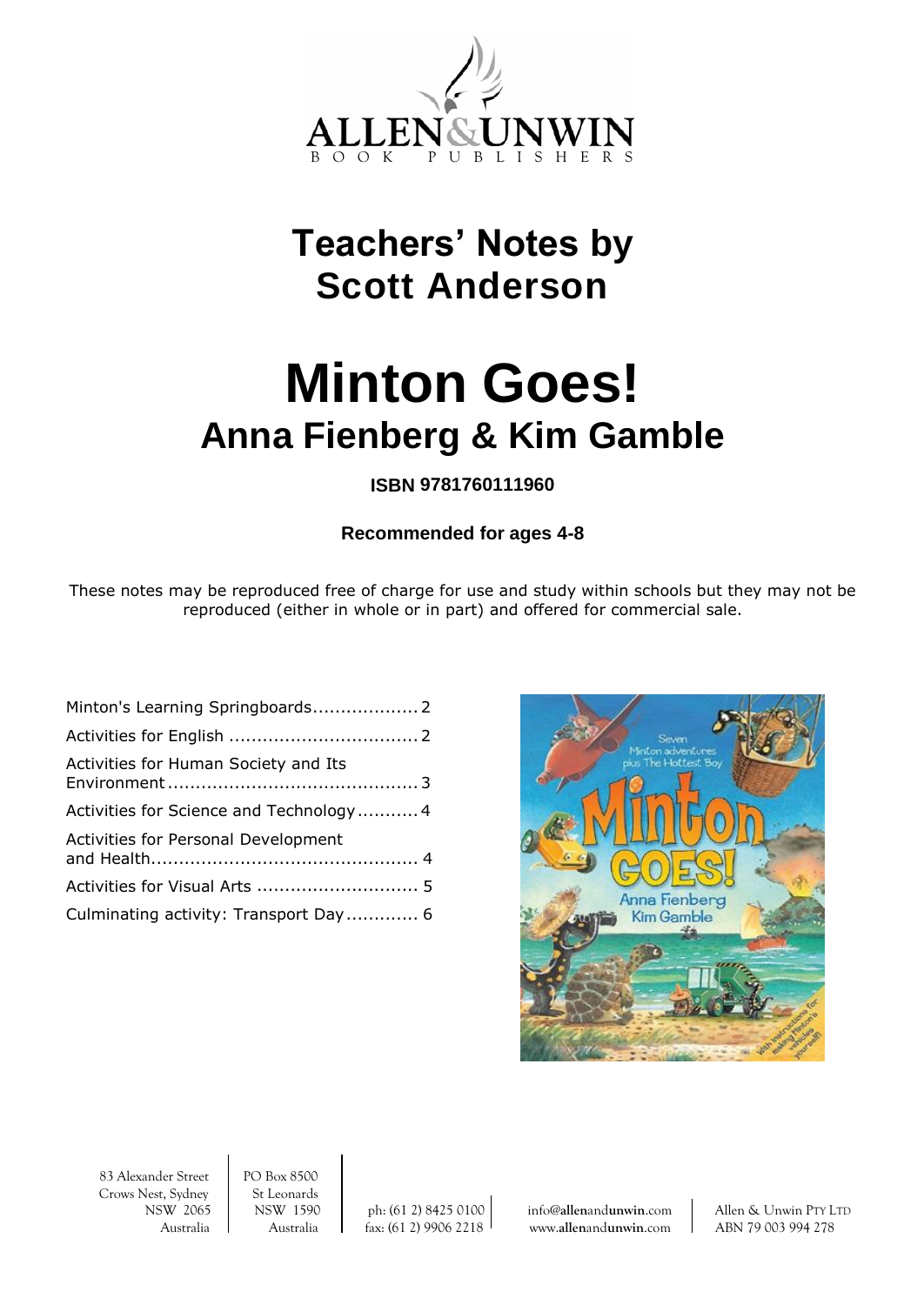## **Minton's Learning Springboards**

The language features and themes that recur in Minton Goes! make it an excellent resource for teaching in the primary classroom. The book can act as a "springboard" for exploring the key concepts in activities that link to all learning areas.

Organised by subject, these notes demonstrate how to use *Minton Goes!* to teach an integrated unit, using themes such as transport, recycling and problem solving to link each of the learning areas. These suggestions can be developed to suit each stage.

If you are not teaching an integrated unit, *Minton Goes!* will be a resource for selecting activities that link appropriately to the curriculum.

## **Activities for English**

#### **Story map Wall**

As a focal point throughout the unit, create a Minton Map on the wall or display board where you and the class can keep track of Minton's travels and exploits.

A story map is a pictorial representation of movement, changes and events through a story. As the stories can stand alone or connect to form one overarching story, they are easily used for such an activity.

Starting with Minton and Hector staring out at the volcano at the beginning of 'The Hottest Boy Who Every Lived', create a display using pictures and key words that represent Minton and Turtle's adventures throughout the six books. The more you involve the students in the creation of the display, the more they will feel ownership of the unit of work as a whole. Discuss what to include in the Minton Map after reading each book. This will also help you assess student's recall of the story and their ability to use the language from the text.

#### **Language Features**

*Minton Goes!* contains vocabulary which may be new for your students. You can make links to your Spelling and Grammar programs by exploring these words and including them in your spelling lists and activities.

#### *Activity:*

Engage the children in finding, learning and understanding these new words by keeping categorized word lists around the room. The children can add to the lists as they explore the series. You might have categories such as Object Words (hammock, telescope), Action Words (somersault, burbled), interesting Words (jaunty, mosquito) and Transport Words (aerodynamic, supersonic).

These lists can become source lists for the students' personal spelling and writing. They will assist the students in learning the roles that different types of words play in sentences.

#### *Extension:*

You can select other language features from *Minton Goes!* to provide extension tasks. For example, in 'Minton Goes Sailing', turtle tells Minton that he needs anti-monster armour. Explore prefixes such as *anti-* and find other words that start with this prefix. Able students might search for other prefixes and find their meanings.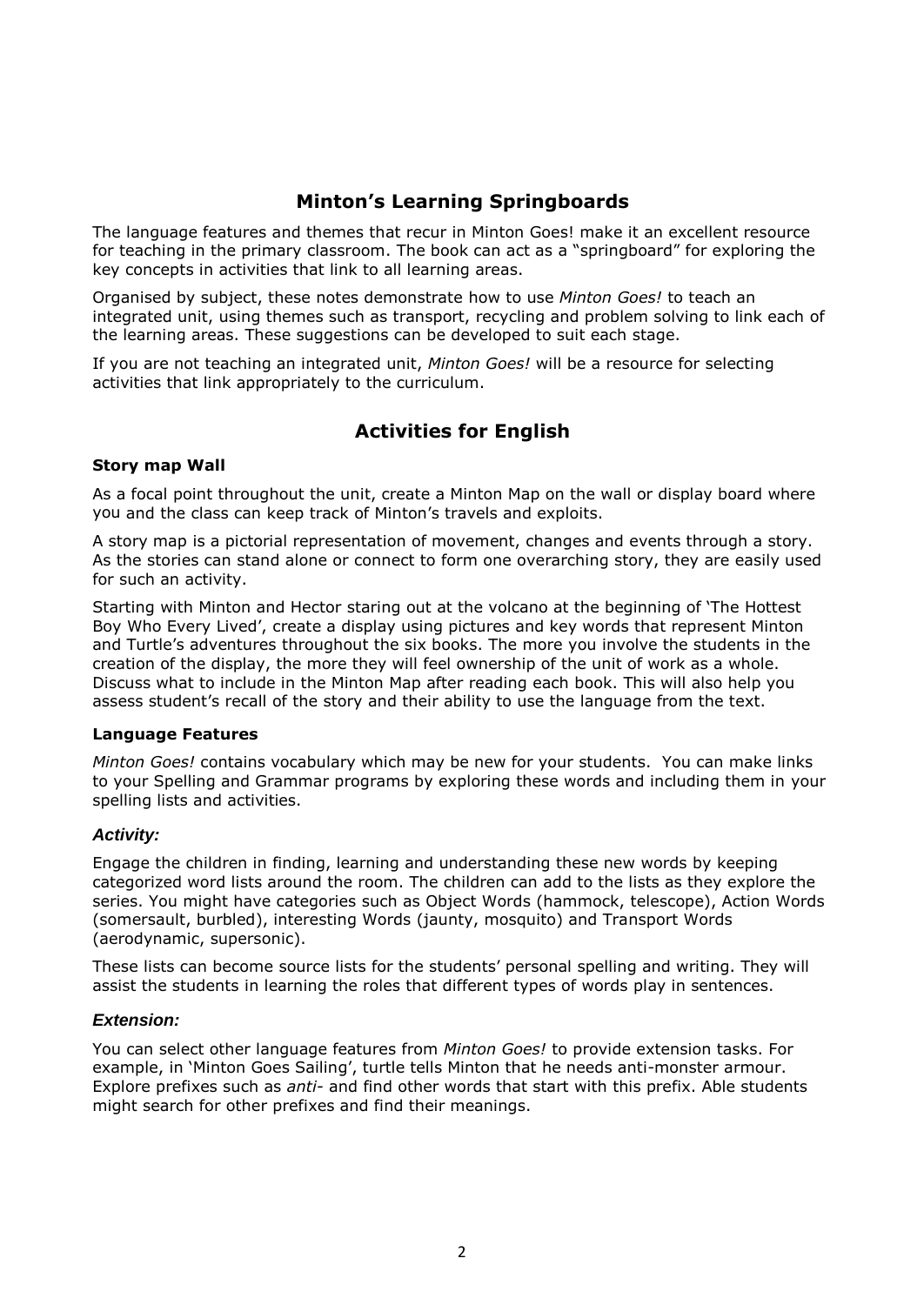#### **Writing Links- Procedural Texts**

Minton creates and designs in *Minton Goes!* This is an excellent way to explore Procedural Texts.

In the stories based around sailing, flying, driving, trucking and underwater, each ends with a set of instructions for making the featured vehicle. (The activities are explored in the Science section.) To introduce Procedural Texts, you might produce a joint construction of a procedure for making one of the vehicles, such as Minton's plane. This lesson could be strategically timed before older students have completed one of the designs and serve as the explanation for the task. For younger students, plan this lesson after the Design and Make activity, below, so they can understand the process and it is fresh in their minds.

#### *Activity:*

Using a large sheet of butcher's paper to record ideas, brainstorm with the children the text features needed to create instructions for making the vehicle. Include a heading that explains what is being made (Goal), a list of supplies needed (Materials) and a set of steps for completing the task (Procedure). From this point, the features of a Procedural Text can be explained and the language for discussing Procedural Texts can be introduced.

Once the joint text construction is complete, give students an opportunity to develop their skills and creativity by designing their own procedures. Keeping in the theme, choose other aspects of the Minton texts as springboards for ideas. For example, in 'Minton Goes Sailing', Minton enjoys a dinner of centipede stew. Let your students' imaginations run wild as they dream up the ingredients and process for making this a diabolical dish!

#### **About the Author**

Your class can find out about Anna Fienberg and the other books that she wrote by looking up her author page on the Allen & Unwin website. <https://www.allenandunwin.com/authors/f/anna-fienberg>

You may want to branch out and study other books by Anna Fienberg, in particular, for this age-group, the Tashi books. See *The Amazing Tashi Activity Book* (A&U 2009) and activities are also suggested at [http://tashibooks.com/Classroom.html.](http://tashibooks.com/Classroom.html)

## **Activities for Human Society and Its Environment**

#### **People in Transport**

#### *Activity 1:*

*Minton Goes!* provides a springboard for exploring different types of transport. As each form of transport is introduced, explore the roles of people who work with that particular mode of travel. For example, after 'Minton Goes Flying', the roles of pilots, navigators, cabin crew, ground support crew, etc. can be identified and discussed. Include some of these names as vocabulary words when taking an integrated approach to using the series.

#### *Activity 2:*

Identify people known to your school community who work in the various aspects of the transport industry and invite them to speak to the class. Keep a concept web of People Who Help Us Travel in the classroom and add to it as the unit progresses.

#### **Changing our environment**

Use Minton's creative approach to his problems to explore the ways in which people modify their environment to meet their needs. Have students create a timeline of the ways people have changed and modified their environment, identifying the different needs that have brought these changes about.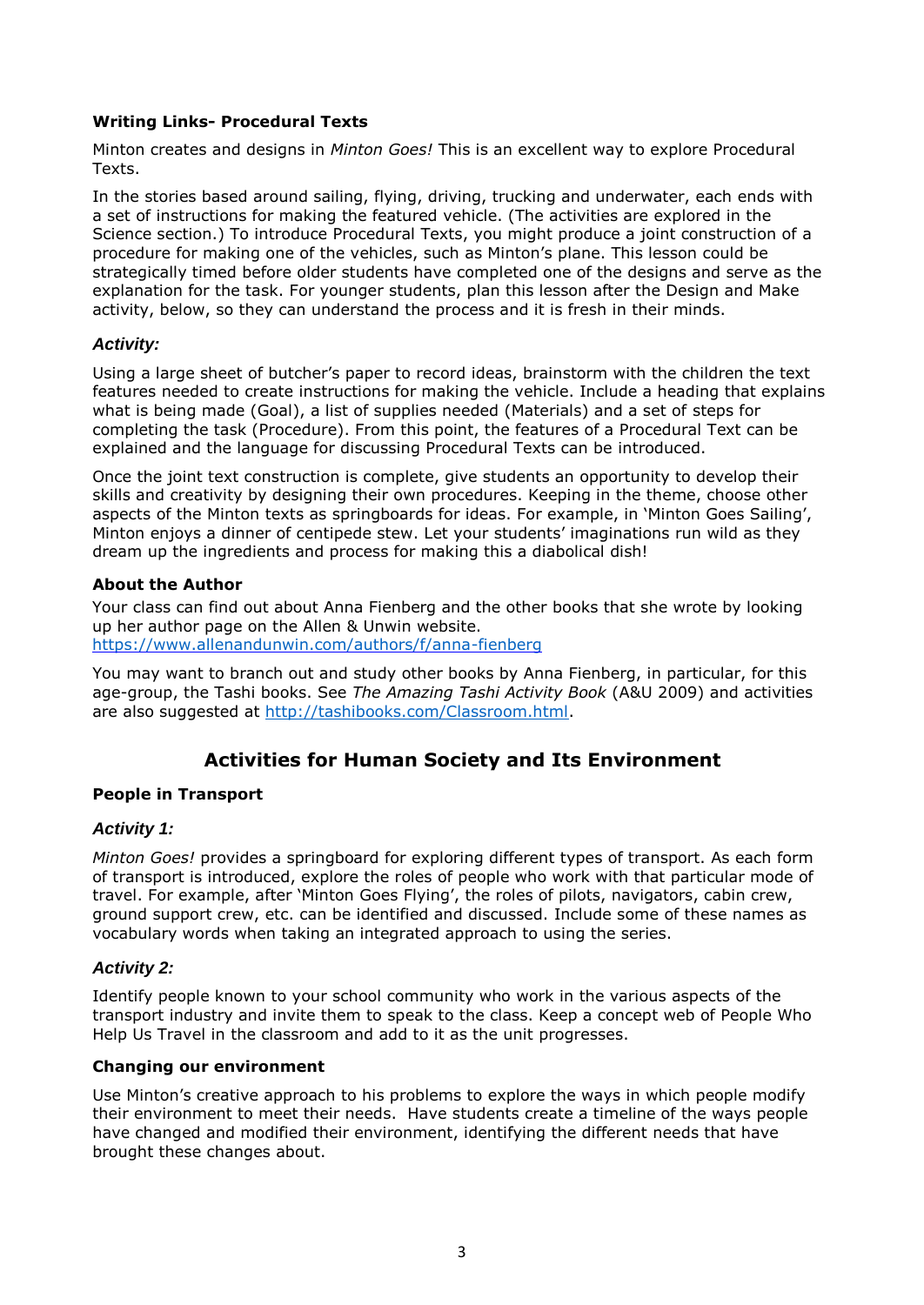The human desire to travel farther and get there faster means new methods of travel are constantly being developed. Ask any student to identify the positive and negative impacts that travel has on our environment.

#### **Transport and Other Cultures**

Explore the main means of transport in countries across the world. Compare countries where people largely rely on cars (Australia, U.S.A) to countries where more people travel by other means (Japan, Singapore) and explore the reasons for these differences.

## **Activities for Science and Technology**

#### **Design and Make Activities**

Minton adventures often include a set of instructions for designing the vehicle used in that particular story (see the link between these activities and teaching Procedural Texts in the English section, above). Use these activities to help students develop an understanding of the Design and Make process.

Make each task gradually more challenging by asking students to contribute more to the design process. Allow students to develop hypotheses and trial ideas for their designs.

As you engage students in Design and Make tasks, encourage group work wherever possible. Have different roles with the groups such as Manager, Resource Person, Designer, etc. and have students swap roles for each task. Develop a healthy classroom culture where students feel free to make mistakes and accept constructive criticism of their designs.

For a more open-ended Design and Make task, see the Culminating Activity at the end of these notes.

#### **Recycling to Save Our World**

Minton is a fantastic recycler, finding practical uses for things other people might call rubbish. Use this as a springboard for exploring recycling and its positive impact on our environment.

Visit a recycling plant or invite someone from a plant or from the local council to visit the class and explain your local area's recycling system. Have students work in groups to devise an advertising campaign to educate people in your area about how to use their recycling system properly.

As you consider our environment, link with 'Changing Our Environment' in the Human Society and Its Environment section, above, and consider how different forms of transport impact on our surroundings.

## **Activities for Personal Development & Health**

#### **Solving Problems**

Minton and Turtle have very different approaches to the problems they face. Whether finding a way home for Bouncer in 'Minton Goes Flying' or getting a job at the building site in 'Minton Goes Trucking', Minton enthusiastically spins creative solutions to his problems while Turtle takes a more pessimistic view.

#### *Activity 1:*

Place the students in six groups and give each group a different chapter from the book, such as sailing, flying driving, trucking, underwater and going home. Ask the groups to compare Minton's approach to the problems faced in their chapter with Turtle's approach. This could be used as a platform of the best ways to approach difficult situations, using Minton's positive, creative approach as a model.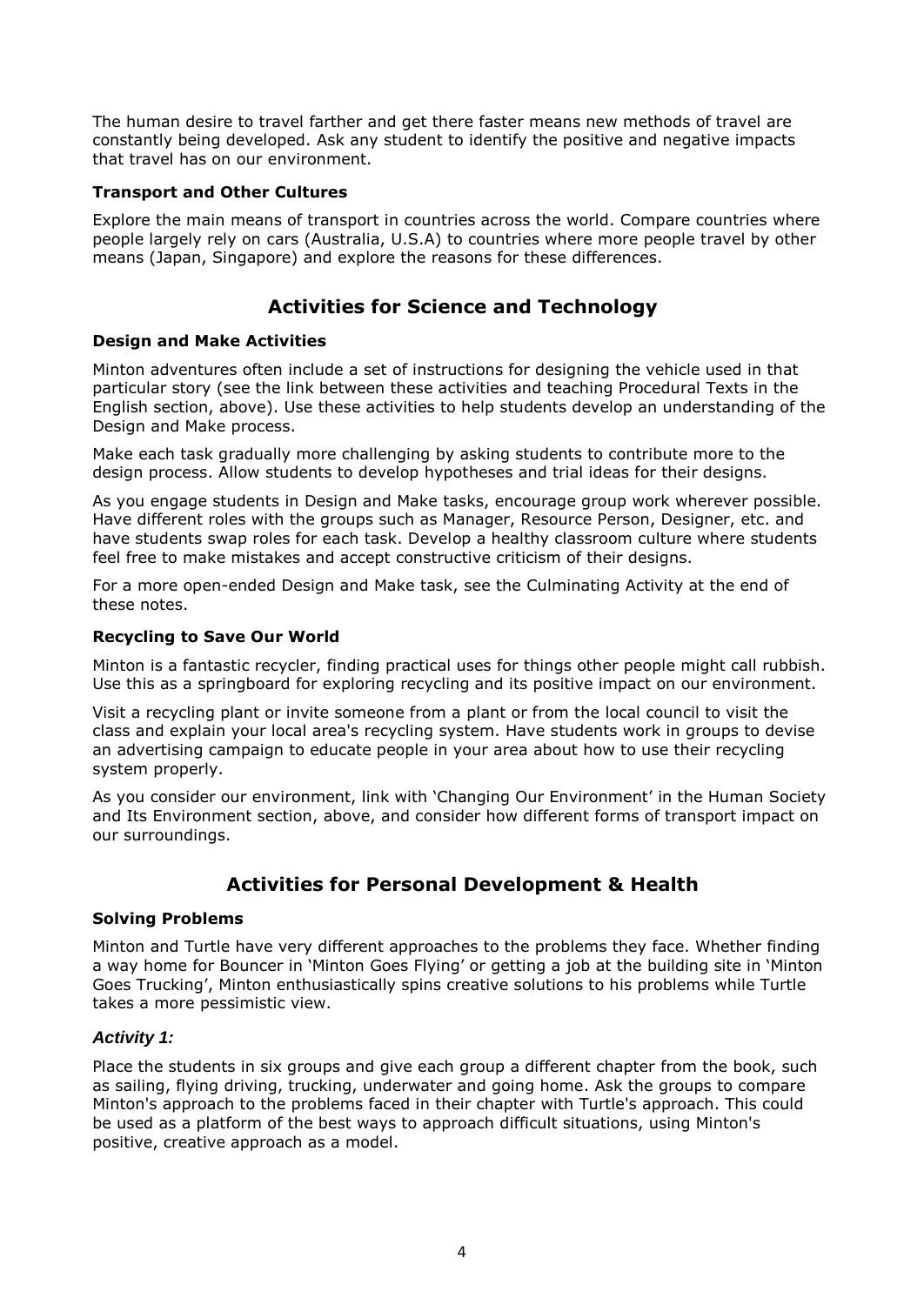#### *Activity 2:*

Brainstorm, with the students, problems they might face, such as an argument in the playground or a dispute over sharing with a sibling. Have different groups role-play responses to these problems, using a 'Minton approach' and a 'Turtle approach' and then discuss which approach helped resolve the problem.

#### **Friendships**

Minton and Turtle are firm friends, but when Minton is reunited with his old friend Hector in 'Minton Goes Underwater' and 'Minton Goes Home', Turtle begins to feel jealous of Minton and Hector's friendship.

#### *Activity 1:*

For discussion, this situation could be used to explore ways of managing friendships. Ask the students about a time when they felt jealous about something, and what they did to resolve the problem. Discuss ways that Turtle could be friends with both Minton and Hector.

#### *Activity 2:*

For a written activity, present an 'Agony Aunt' letter from Turtle about his problem with Minton and Hector, and ask the students to write a response which gives Turtle advice on how to handle the problem.

## **Activities for Visual Arts**

#### **Recycled Art Portraits**

Minton's unique talent is taking odd objects and finding a practical use for them. For this activity, present the students with a wide range of odd objects such as corks, straws, fabric scraps, paper cups, toilet rolls, beads, buttons etc. For younger children, draw the outline of the characters and get the children to decorate the figure with the objects. Allow older children to experiment with different arrangements of the objects on a large piece of art paper to create a portrait of their favourite character from the series.

#### **The Illustrator**

Sadly, Kim Gamble died in February 2016. The class can look up the internet to read about Kim and his work. His last work with Anna Fienberg, published posthumously with the help of his friend and fellow illustrator, Stephen Axelsen, was *Monsters* (A&U 2018).

<http://www.encyclopedia.com/children/scholarly-magazines/gamble-kim-1952>

<http://readingtime.com.au/vale-kim-gamble-13-july-1952-19-february-2016/>

<https://cbca.org.au/in-memorium>